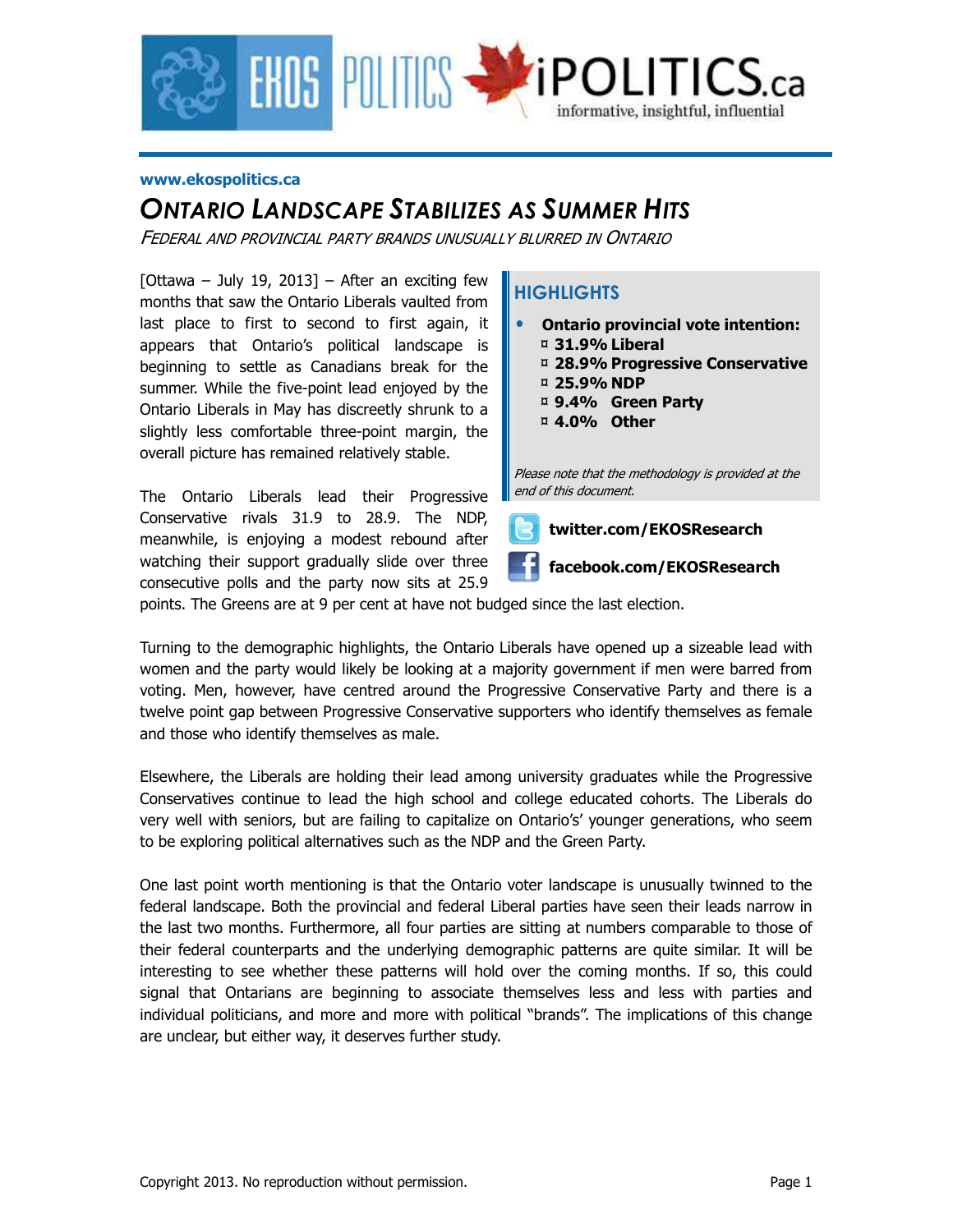

### **Top Line Results:**

# **Ontario vote intention**

*Q. If a provincial election were held tomorrow, which party would you vote for?*



# **2011 Ontario Election Results**



*Note: The data on federal vote intention are based on decided and leaning voters only. Our survey also finds that 13.0% of respondents are undecided.*

Copyright 2013. No reproduction without permission.

**BASE:** Ontario residents; July 4-9, 2013 (n=830)

# **Ontario vote intention**

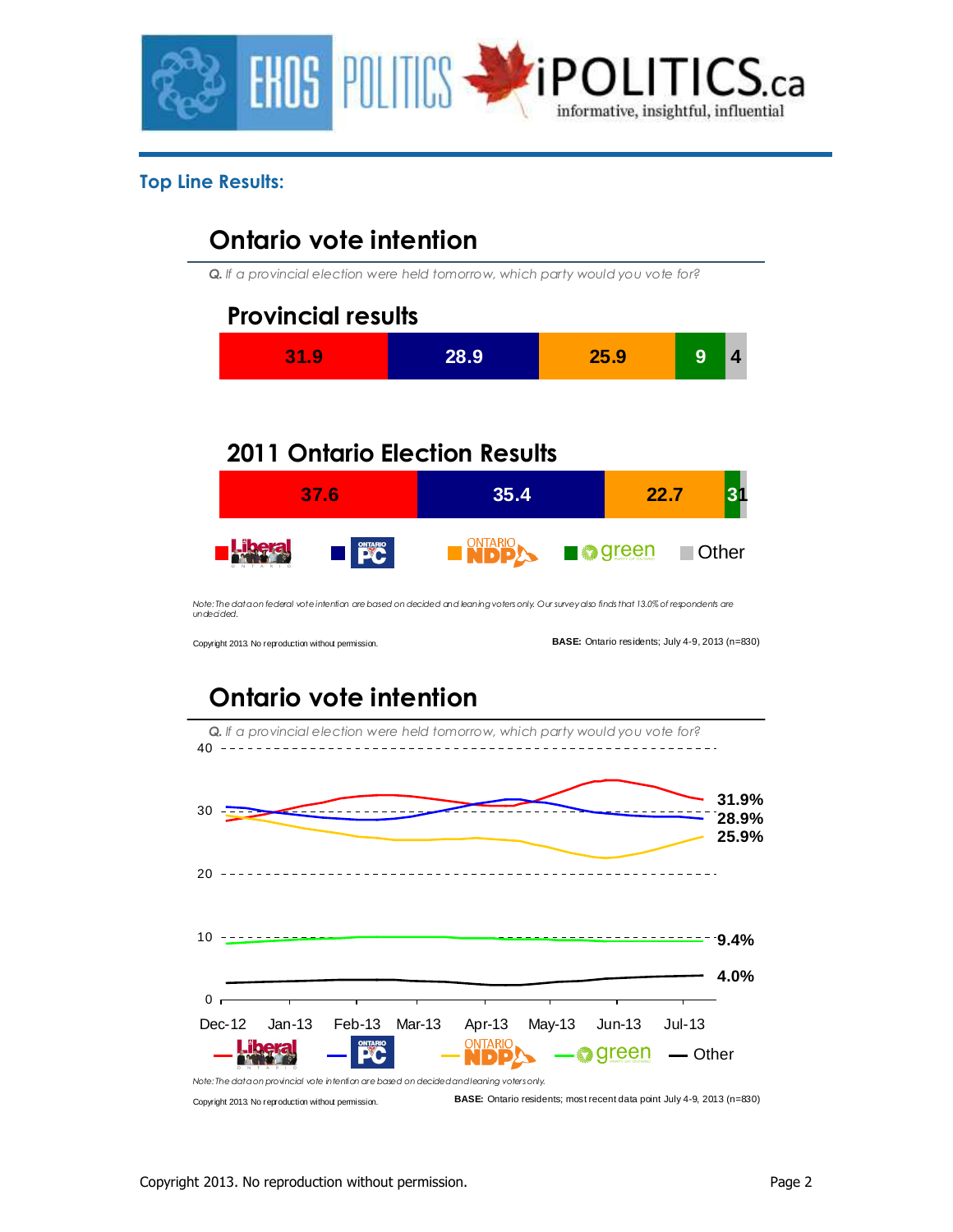

### **Detailed Tables:**

#### **Provincial Vote Intention: Ontario**

**Q. If a provincial election were held tomorrow, which party would you vote for? [If undecided] Even if you do not have a firm idea, are you leaning towards a party? [If yes] As it stands, towards which party are you leaning?** 

|                               |       | <b>ONTARIO</b><br>IDD | <b>ONTARIO</b> | green | Other   | Sample<br>Size | Margin<br>of Error<br>$(+/-)$ |
|-------------------------------|-------|-----------------------|----------------|-------|---------|----------------|-------------------------------|
| <b>OVERALL</b>                | 31.9% | 25.9%                 | 28.9%          | 9.4%  | 4.0%    | 709            | 3.7                           |
| <b>REGION</b>                 |       |                       |                |       |         |                |                               |
| Toronto/Core GTA              | 36.1% | 23.4%                 | 28.5%          | 8.3%  | 3.7%    | 207            | 6.8                           |
| Suburban GTA                  | 30.4% | 24.7%                 | 30.5%          | 9.3%  | 5.1%    | 157            | 7.8                           |
| Southwest Ontario             | 31.6% | 31.4%                 | 26.7%          | 8.6%  | 1.7%    | 150            | 8.0                           |
| Ottawa and Eastern Ontario    | 18.3% | 29.8%                 | 30.3%          | 17.0% | 4.7%    | 80             | 11.0                          |
| Northeast and Central Ontario | 41.6% | 23.4%                 | 26.5%          | 6.1%  | 2.5%    | 95             | 10.1                          |
| Northwest Ontario             | 35.1% | 19.6%                 | 15.4%          | 18.9% | 11.0%   | 20             | 21.9                          |
| <b>GENDER</b>                 |       |                       |                |       |         |                |                               |
| Male                          | 28.2% | 24.2%                 | 34.4%          | 7.5%  | 5.7%    | 389            | 5.0                           |
| Female                        | 36.6% | 28.0%                 | 21.9%          | 11.8% | 1.6%    | 315            | 5.5                           |
| <b>AGE</b>                    |       |                       |                |       |         |                |                               |
| $25$                          | 24.4% | 29.3%                 | 19.5%          | 19.5% | 7.3%    | 41             | 15.3                          |
| 25-44                         | 30.9% | 25.0%                 | 25.9%          | 14.1% | 4.1%    | 171            | 7.5                           |
| 45-64                         | 31.5% | 28.6%                 | 30.4%          | 6.4%  | 3.2%    | 283            | 5.8                           |
| $65+$                         | 38.8% | 20.4%                 | 36.5%          | 1.4%  | 2.8%    | 211            | 6.8                           |
| <b>EDUCATION</b>              |       |                       |                |       |         |                |                               |
| High school or less           | 23.7% | 27.0%                 | 32.7%          | 10.8% | 5.8%    | 184            | 7.2                           |
| College or CEGEP              | 24.5% | 24.9%                 | 29.9%          | 16.2% | 4.5%    | 211            | 6.8                           |
| University or higher          | 41.8% | 26.0%                 | 25.9%          | 4.2%  | 2.1%    | 311            | 5.6                           |
| <b>COUNTRY OF BIRTH</b>       |       |                       |                |       |         |                |                               |
| Canada                        | 33.1% | 26.3%                 | 27.2%          | 10.0% | 3.4%    | 544            | 4.2                           |
| Other                         | 27.8% | 24.3%                 | 35.1%          | 7.4%  | 5.5%    | 164            | 7.7                           |
| FEDERAL VOTE INTENTION        |       |                       |                |       |         |                |                               |
| Liberal Party                 | 68.7% | 16.1%                 | 10.9%          | 3.7%  | 0.6%    | 230            | 6.5                           |
| Conservative Party            | 11.5% | 9.2%                  | 75.8%          | 0.7%  | 2.8%    | 207            | 6.8                           |
| <b>NDP</b>                    | 14.1% | 69.7%                 | 5.8%           | 7.8%  | 2.6%    | 150            | 8.0                           |
| Green Party                   | 17.4% | 14.1%                 | 6.3%           | 62.2% | $0.0\%$ | 52             | 13.6                          |
| Other                         | 14.4% | 4.9%                  | 15.5%          | 0.0%  | 65.2%   | 16             | 24.5                          |